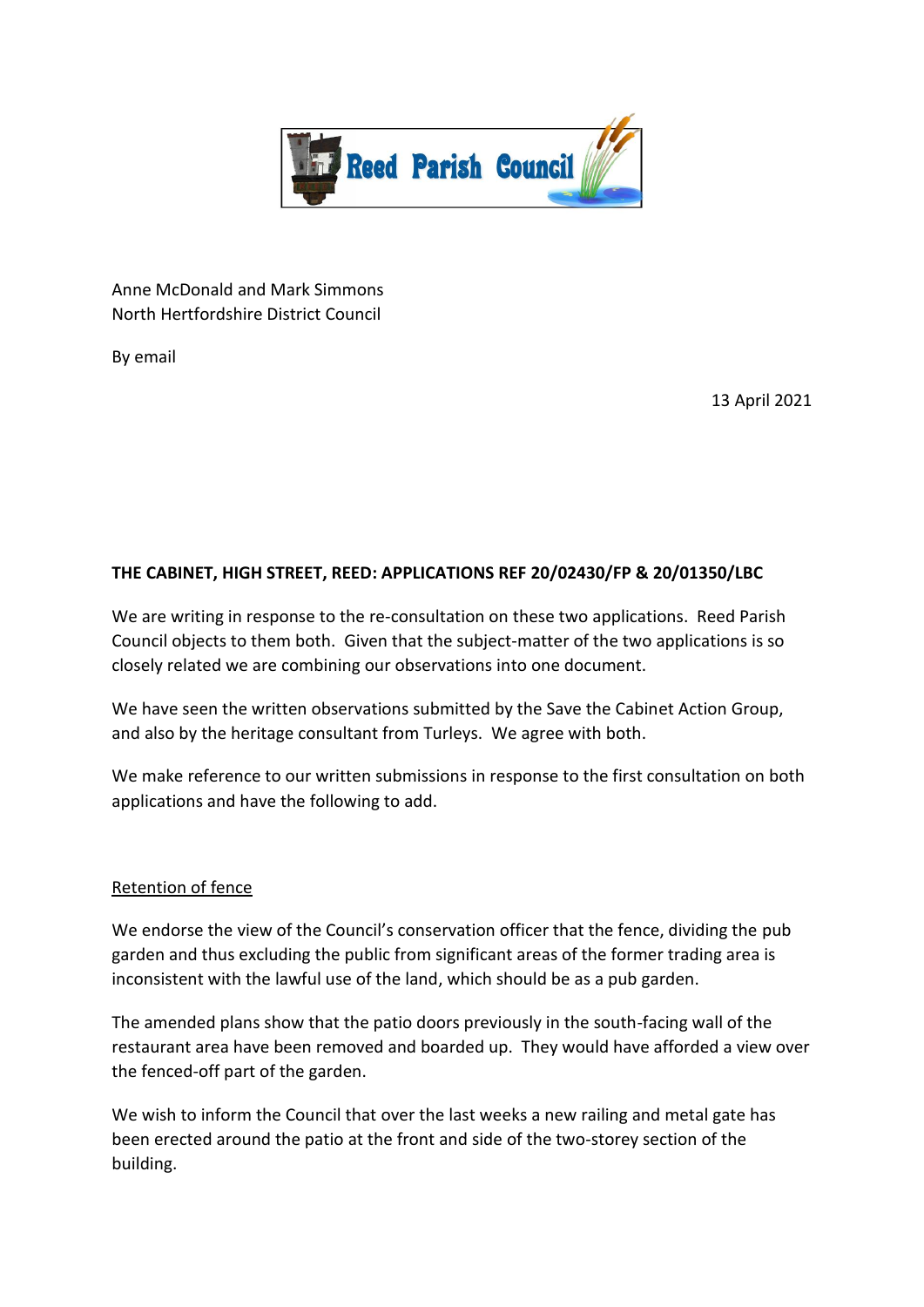All of these works appear to have the intention of excluding the public from the garden and from part of the patio at the front of the building. These were important trading areas for the pub when it was open and these actions are inconsistent with use of the two-storey section of the building in a manner ancillary to the pub use.

### Retention of kitchen store

We agree with the comments of the conservation officer in relation to the former smoking shelter, now enclosed and described as a kitchen store, which is of poor quality and which detracts from the special character of The Cabinet as a Grade II listed building.

## Kitchen flue

We agree with the comments of the conservation officer that the kitchen flue is a bulky, incongruous addition, but those words hardly do it justice. It is an excrescence.

Since the original plans were submitted it has been extended and raised, making it uglier and more incongruous than ever. We find it difficult to imagine that anybody could seriously expect an erection of this kind to be granted planning or listed building consent in the context of a Grade II listed building like The Cabinet, which may explain why it was installed before any application for the necessary consent was made.

The flue is clearly visible from the High Street and across the meadows around which the Reed settlement is built. It clearly harms the appearance of the listed building and the wider appearance of the Reed conservation area. We agree with the comments in the letter from Turleys that there are other more sympathetic and successful ways of achieving the necessary extract requirements.

## Other matters

Our attention has been drawn to the fact that a large former garage and store on the site has been converted to residential accommodation. We imagine that the Council will wish to pay special attention to what appears to be a further, serious breach of planning control.

In previous correspondence, the Council's enforcement officer noted (email dated 24 August 2020) that it was normal for businesses such as pubs and restaurants to have living accommodation within such properties, that the owner had advised that the head chef might stay in the building overnight, and that this could be seen as ancillary to the retention of part of the building as a pub. We suggest accommodating staff in an outhouse, particularly one which has been converted without planning permission, is a quite different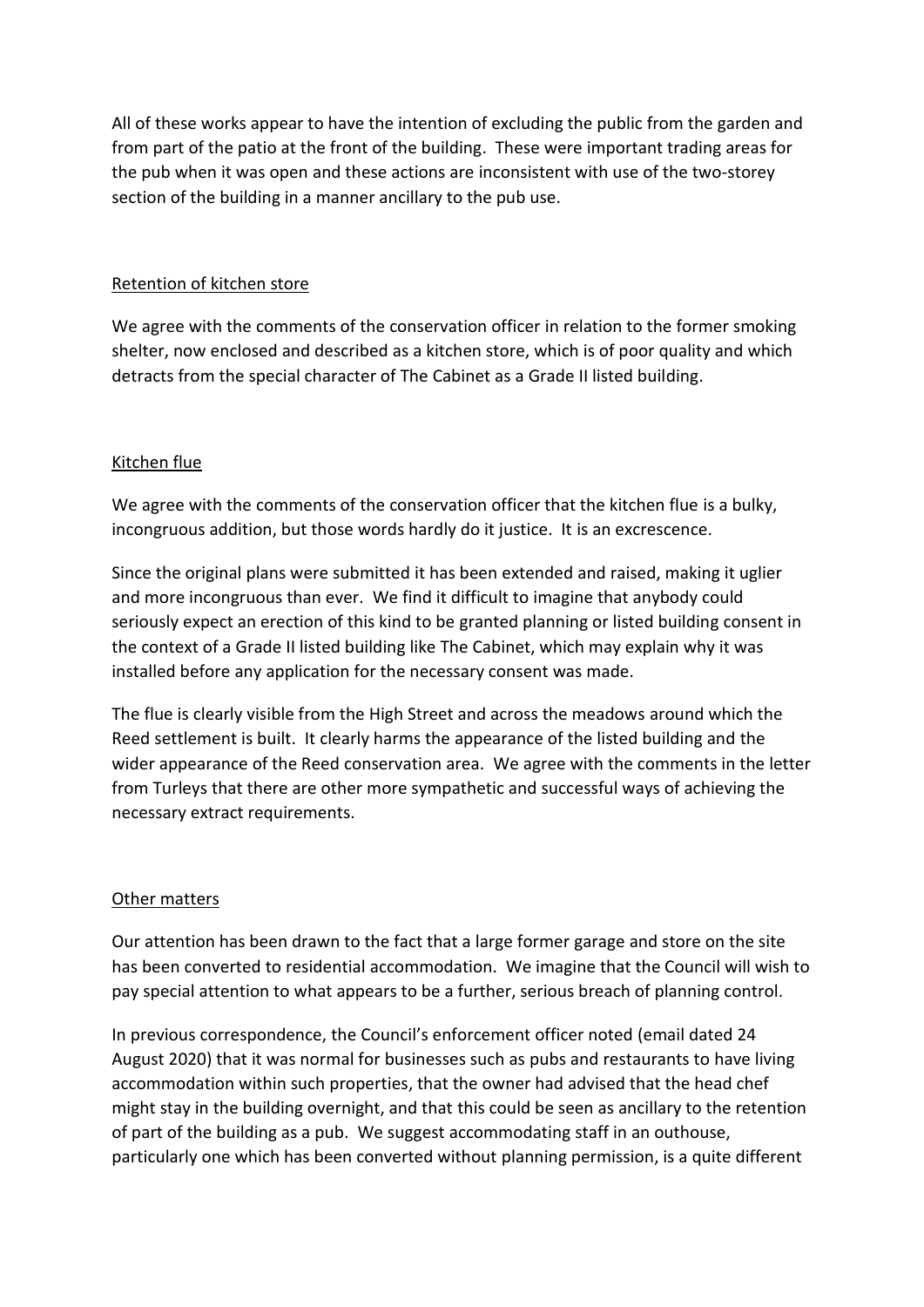proposition which raises questions about whether the residential use of the main building is in fact ancillary to the pub use.

The Council are aware that there is particular sensitivity in Reed and neighbouring villages about residential annexes metamorphosing into independent residences. Any such conversion must be subject to appropriate planning control. As matters stand, no proper assessment has been made of the suitability of this building for its new purpose, let alone its relationship with the principal building.

Separately, we have not seen anywhere in the submitted plans or accompanying statements any reference to the siting of a large gas tank at the north of the building close to High Street. This is clearly visible from the road and without question affects the setting of the listed building.

We understand, too, that the Spice Cabinet sign requires advertisement and listed building consent. We have not been made aware of an application for either.

Lastly, the application for listed building consent seeks to regularise the internal and external works carried out so far. No proper attempt has been made to assess the heritage impact of the works carried out, and we agree with the professional opinion clearly set out in the letter from Turleys that the assessment made by the applicant manifestly fails to meet the statutory requirements. We remind you that many of the internal fittings of the building have been largely stripped out, including the pub bar, and no adequate details of materials used or their suitability have been furnished. The application describes addition of a damp-proof membrane under the old tiled floor in terms which suggest what is at best poor practice.

It would be wholly inappropriate for all these works to an ancient building to be regularised at a stroke without such proper assessment being carried out. We share the concern expressed by other parties that a decision should not be taken without a proper assessment of the cumulative effect of the project as a whole.

We note the professional opinion set out in the letter from Turleys that the current proposals, which would have the effect of perpetuating a significant reduction in the trading area of The Cabinet, raise important questions about long-term viability in that form. We share this concern, especially against the background of the finding of HM Planning Inspector following a three-day public inquiry in 2018 that The Cabinet in its entirety was capable of being viable as a public house.

We observe that no less than ten separate applications for planning permission or listed building consent have been submitted since the applicant took possession of the building in 2015, and that the majority of these have been retrospective. No single development has created more upset or concern in the Reed community in recent times, and the continuing strength of feeling is evinced by the number of objections submitted by members of the public to the present and to previous applications. There is continuing strong local support